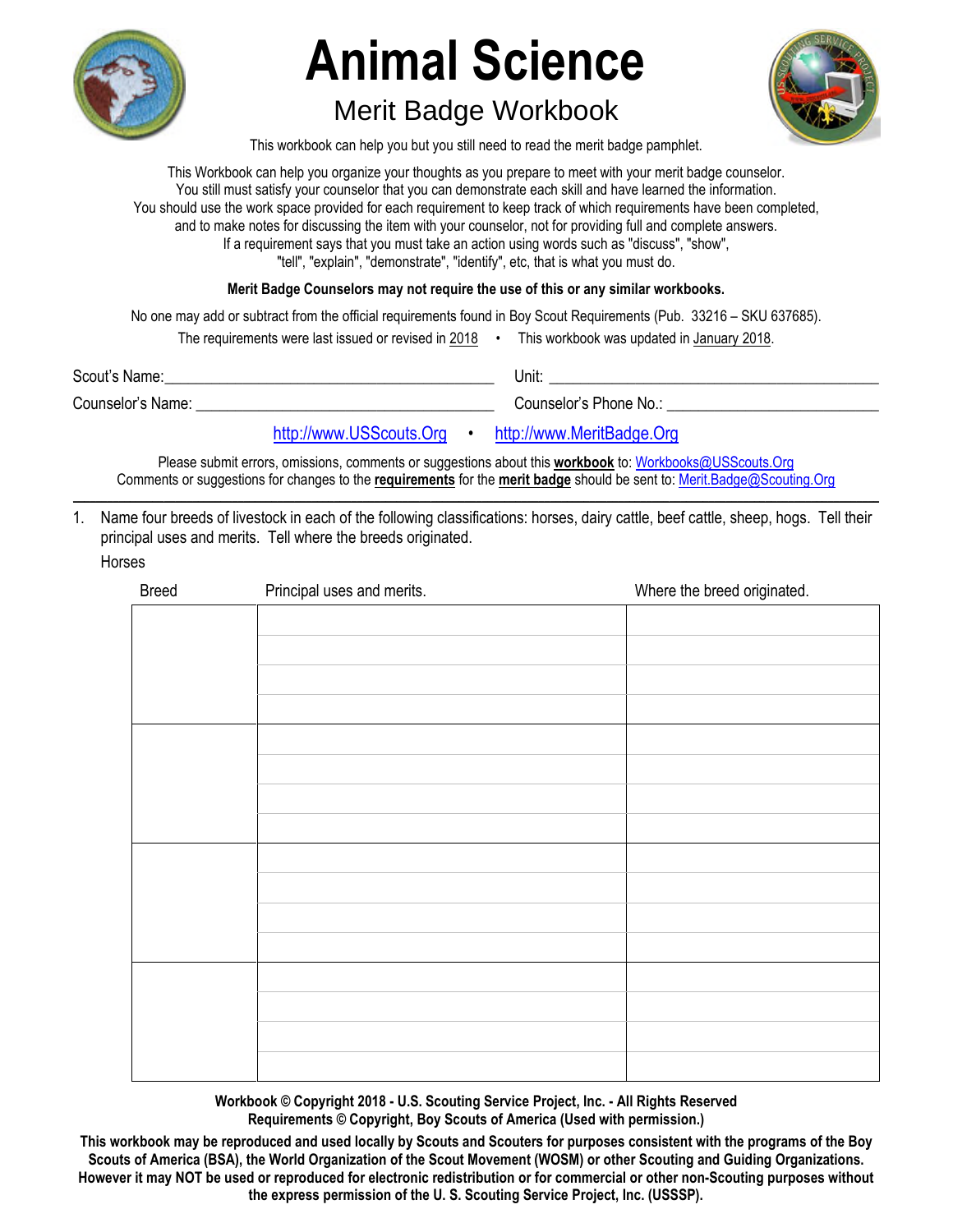| <b>Animal Science</b> |  |
|-----------------------|--|
|-----------------------|--|

Dairy cattle:

| <b>Breed</b> | Principal uses and merits. | Where the breed originated. |
|--------------|----------------------------|-----------------------------|
|              |                            |                             |
|              |                            |                             |
|              |                            |                             |
|              |                            |                             |
|              |                            |                             |
|              |                            |                             |
|              |                            |                             |
|              |                            |                             |
|              |                            |                             |
|              |                            |                             |
|              |                            |                             |
|              |                            |                             |
|              |                            |                             |
|              |                            |                             |
|              |                            |                             |
|              |                            |                             |

Beef cattle:

| <b>Breed</b> | Principal uses and merits. | Where the breed originated. |
|--------------|----------------------------|-----------------------------|
|              |                            |                             |
|              |                            |                             |
|              |                            |                             |
|              |                            |                             |
|              |                            |                             |
|              |                            |                             |
|              |                            |                             |
|              |                            |                             |
|              |                            |                             |
|              |                            |                             |
|              |                            |                             |
|              |                            |                             |
|              |                            |                             |
|              |                            |                             |
|              |                            |                             |
|              |                            |                             |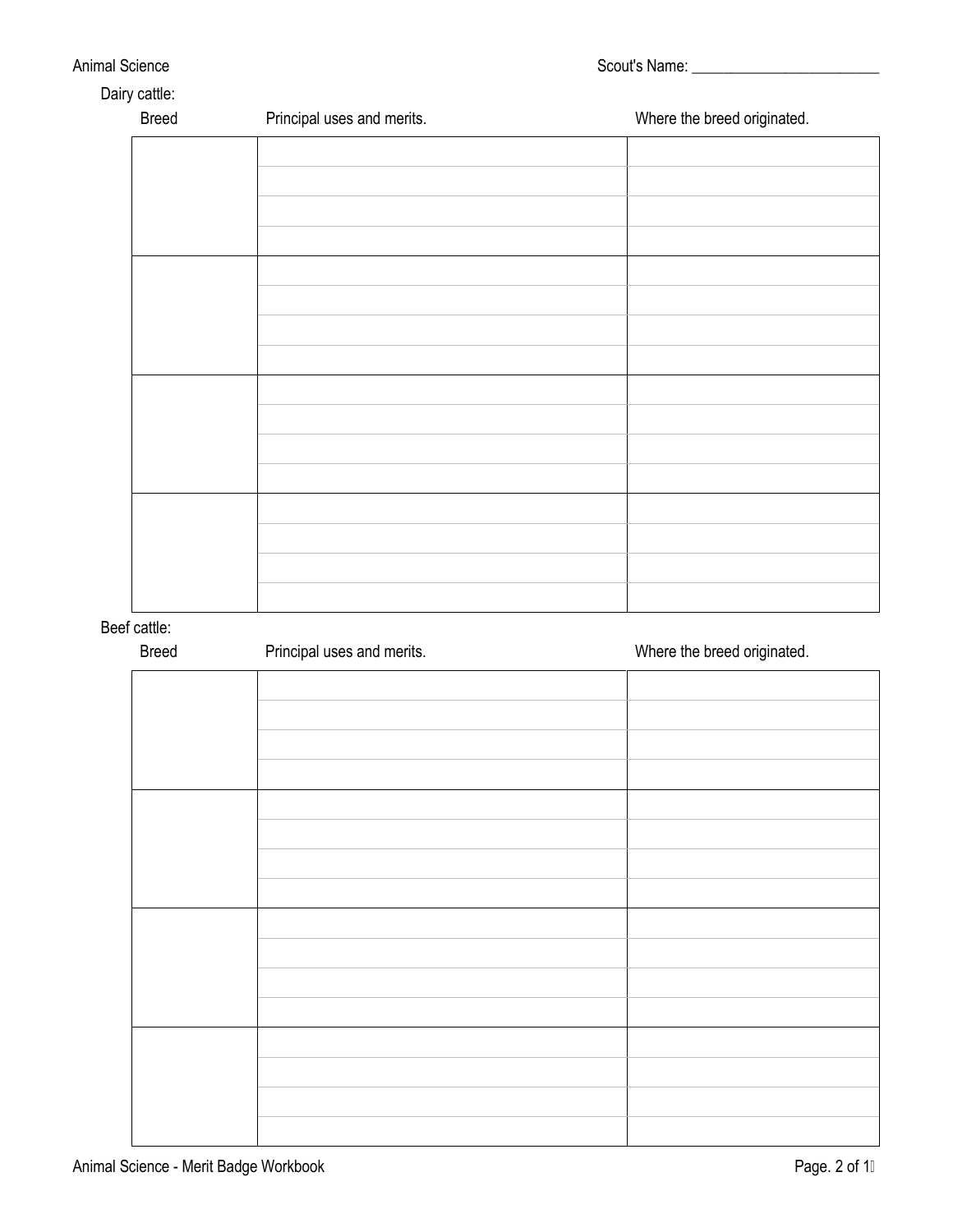| <b>Breed</b> | Principal uses and merits. | Where the breed originated. |
|--------------|----------------------------|-----------------------------|
|              |                            |                             |
|              |                            |                             |
|              |                            |                             |
|              |                            |                             |
|              |                            |                             |
|              |                            |                             |
|              |                            |                             |
|              |                            |                             |
|              |                            |                             |
|              |                            |                             |
|              |                            |                             |
|              |                            |                             |
|              |                            |                             |
|              |                            |                             |
|              |                            |                             |
|              |                            |                             |

Hogs:

| <b>Breed</b> | Principal uses and merits. | Where the breed originated. |
|--------------|----------------------------|-----------------------------|
|              |                            |                             |
|              |                            |                             |
|              |                            |                             |
|              |                            |                             |
|              |                            |                             |
|              |                            |                             |
|              |                            |                             |
|              |                            |                             |
|              |                            |                             |
|              |                            |                             |
|              |                            |                             |
|              |                            |                             |
|              |                            |                             |
|              |                            |                             |
|              |                            |                             |
|              |                            |                             |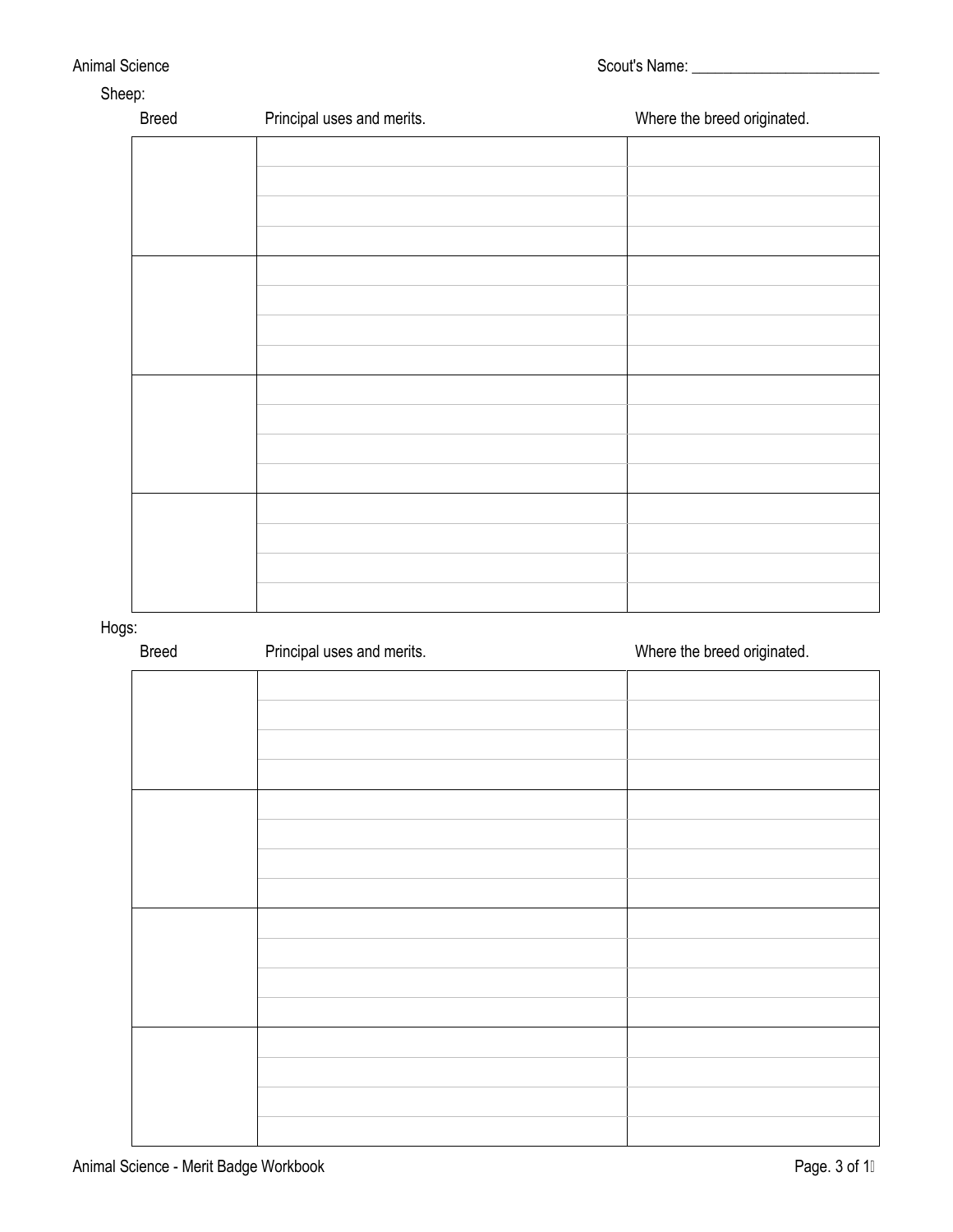#### Animal Science Scout's Name: \_\_\_\_\_\_\_\_\_\_\_\_\_\_\_\_\_\_\_\_\_\_\_\_

2. List five diseases in each of the classifications in requirement 1. Also list five diseases of poultry. Describe the symptoms of each disease and explain how each is contracted and how it could be prevented.

#### Horses

| Disease | Symptoms | How it's contracted | How it's prevented |
|---------|----------|---------------------|--------------------|
|         |          |                     |                    |
|         |          |                     |                    |
|         |          |                     |                    |
|         |          |                     |                    |
|         |          |                     |                    |
|         |          |                     |                    |
|         |          |                     |                    |
|         |          |                     |                    |
|         |          |                     |                    |
|         |          |                     |                    |
|         |          |                     |                    |
|         |          |                     |                    |
|         |          |                     |                    |
|         |          |                     |                    |
|         |          |                     |                    |

Dairy cattle:

| Disease | Symptoms | How it's contracted | How it's prevented |
|---------|----------|---------------------|--------------------|
|         |          |                     |                    |
|         |          |                     |                    |
|         |          |                     |                    |
|         |          |                     |                    |
|         |          |                     |                    |
|         |          |                     |                    |
|         |          |                     |                    |
|         |          |                     |                    |
|         |          |                     |                    |
|         |          |                     |                    |
|         |          |                     |                    |
|         |          |                     |                    |
|         |          |                     |                    |
|         |          |                     |                    |
|         |          |                     |                    |
|         |          |                     |                    |
|         |          |                     |                    |
|         |          |                     |                    |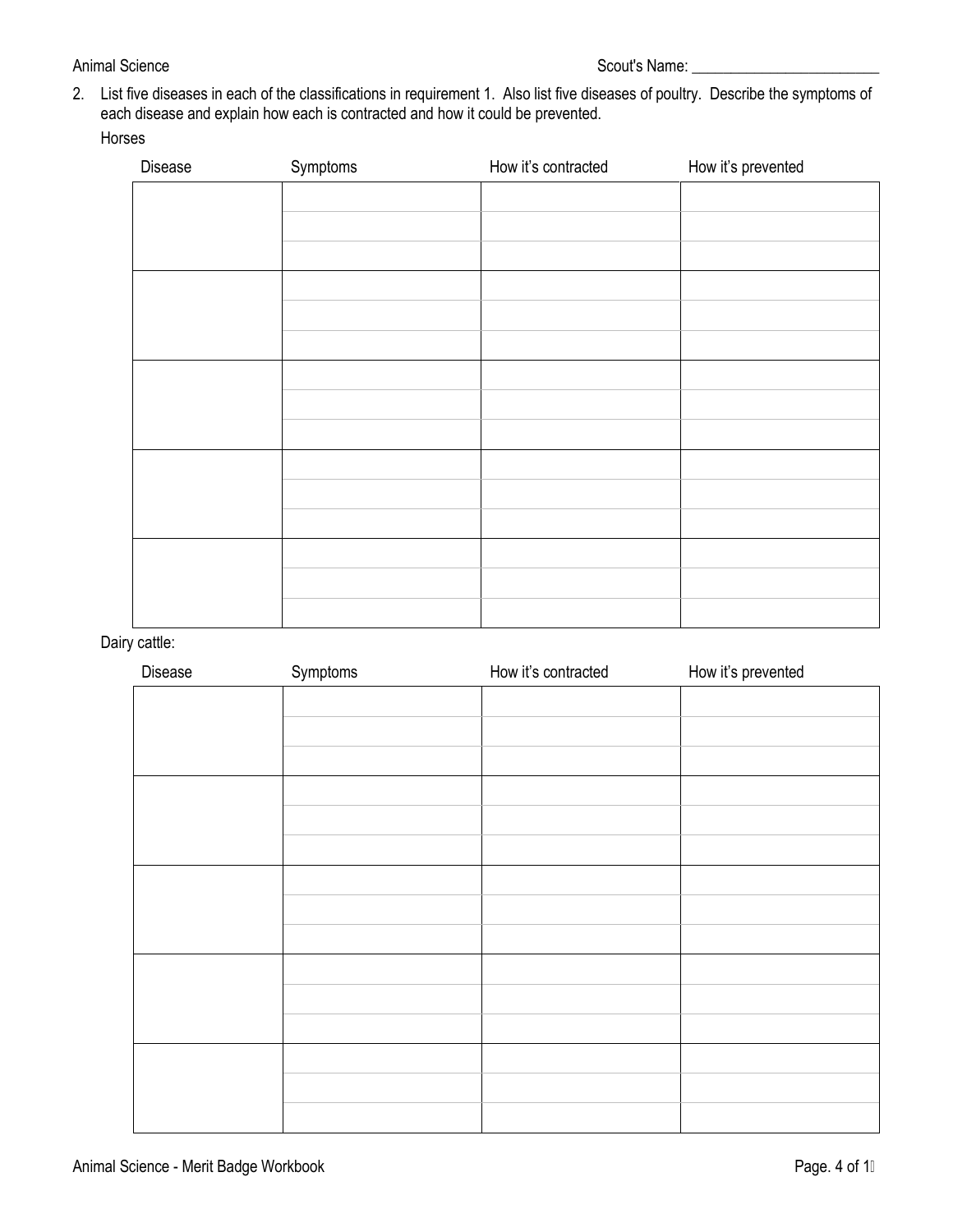#### Animal Science Scout's Name: \_\_\_\_\_\_\_\_\_\_\_\_\_\_\_\_\_\_\_\_\_\_\_\_

#### Beef cattle:

| Disease | Symptoms | How it's contracted | How it's prevented |
|---------|----------|---------------------|--------------------|
|         |          |                     |                    |
|         |          |                     |                    |
|         |          |                     |                    |
|         |          |                     |                    |
|         |          |                     |                    |
|         |          |                     |                    |
|         |          |                     |                    |
|         |          |                     |                    |
|         |          |                     |                    |
|         |          |                     |                    |
|         |          |                     |                    |
|         |          |                     |                    |
|         |          |                     |                    |
|         |          |                     |                    |
|         |          |                     |                    |
|         |          |                     |                    |
|         |          |                     |                    |
|         |          |                     |                    |

#### Sheep:

| Disease | Symptoms | How it's contracted | How it's prevented |
|---------|----------|---------------------|--------------------|
|         |          |                     |                    |
|         |          |                     |                    |
|         |          |                     |                    |
|         |          |                     |                    |
|         |          |                     |                    |
|         |          |                     |                    |
|         |          |                     |                    |
|         |          |                     |                    |
|         |          |                     |                    |
|         |          |                     |                    |
|         |          |                     |                    |
|         |          |                     |                    |
|         |          |                     |                    |
|         |          |                     |                    |
|         |          |                     |                    |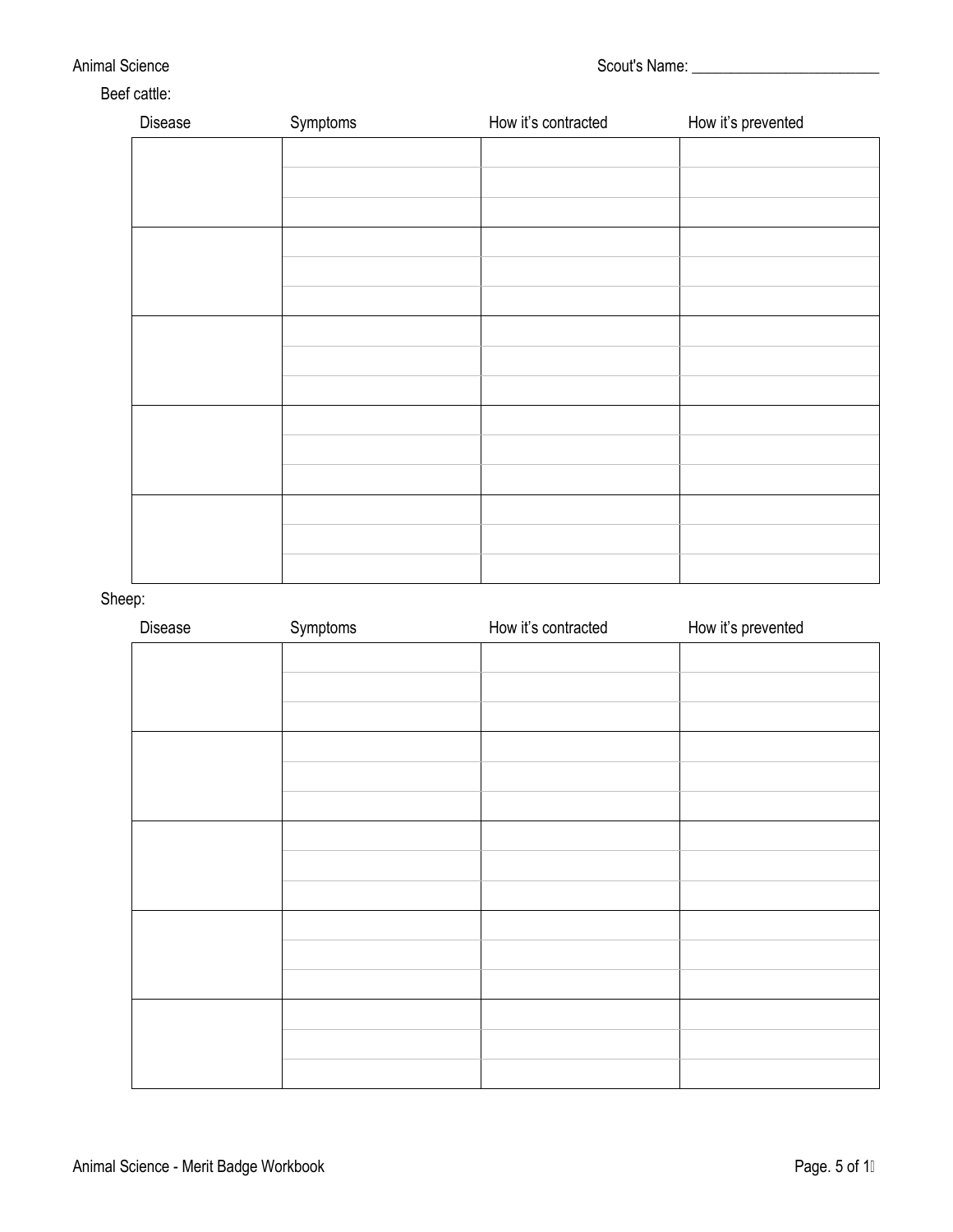#### Animal Science Scout's Name: \_\_\_\_\_\_\_\_\_\_\_\_\_\_\_\_\_\_\_\_\_\_\_\_

### Hogs:

| Disease | Symptoms | How it's contracted | How it's prevented |
|---------|----------|---------------------|--------------------|
|         |          |                     |                    |
|         |          |                     |                    |
|         |          |                     |                    |
|         |          |                     |                    |
|         |          |                     |                    |
|         |          |                     |                    |
|         |          |                     |                    |
|         |          |                     |                    |
|         |          |                     |                    |
|         |          |                     |                    |
|         |          |                     |                    |
|         |          |                     |                    |
|         |          |                     |                    |
|         |          |                     |                    |
|         |          |                     |                    |
|         |          |                     |                    |
|         |          |                     |                    |
|         |          |                     |                    |

#### Poultry:

| Disease | Symptoms | How it's contracted | How it's prevented |
|---------|----------|---------------------|--------------------|
|         |          |                     |                    |
|         |          |                     |                    |
|         |          |                     |                    |
|         |          |                     |                    |
|         |          |                     |                    |
|         |          |                     |                    |
|         |          |                     |                    |
|         |          |                     |                    |
|         |          |                     |                    |
|         |          |                     |                    |
|         |          |                     |                    |
|         |          |                     |                    |
|         |          |                     |                    |
|         |          |                     |                    |
|         |          |                     |                    |
|         |          |                     |                    |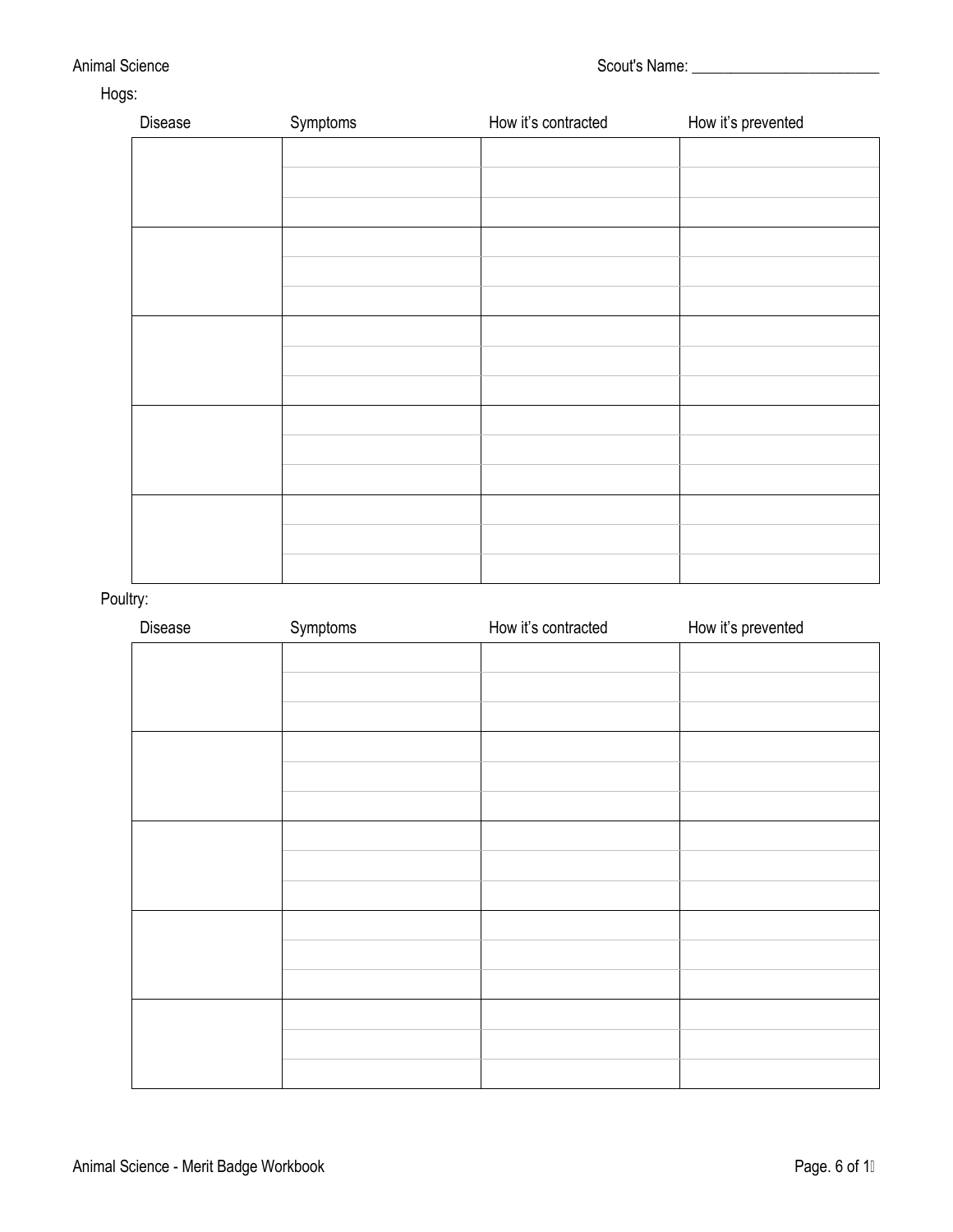3. Explain the major differences in digestive systems of ruminants, horses, pigs, and poultry.

| Ruminants |  |
|-----------|--|
|           |  |
|           |  |
|           |  |
| Horses    |  |
|           |  |
|           |  |
|           |  |
| Pigs      |  |
|           |  |
|           |  |
|           |  |
| Poultry   |  |
|           |  |
|           |  |
|           |  |

Explain how the difference structure and function among these four types of digestive tracts affect the nutritional management of these species.

| Ruminants |  |
|-----------|--|
|           |  |
|           |  |
|           |  |
| Horses    |  |
|           |  |
|           |  |
|           |  |
| Pigs      |  |
|           |  |
|           |  |
|           |  |
| Poultry   |  |
|           |  |
|           |  |
|           |  |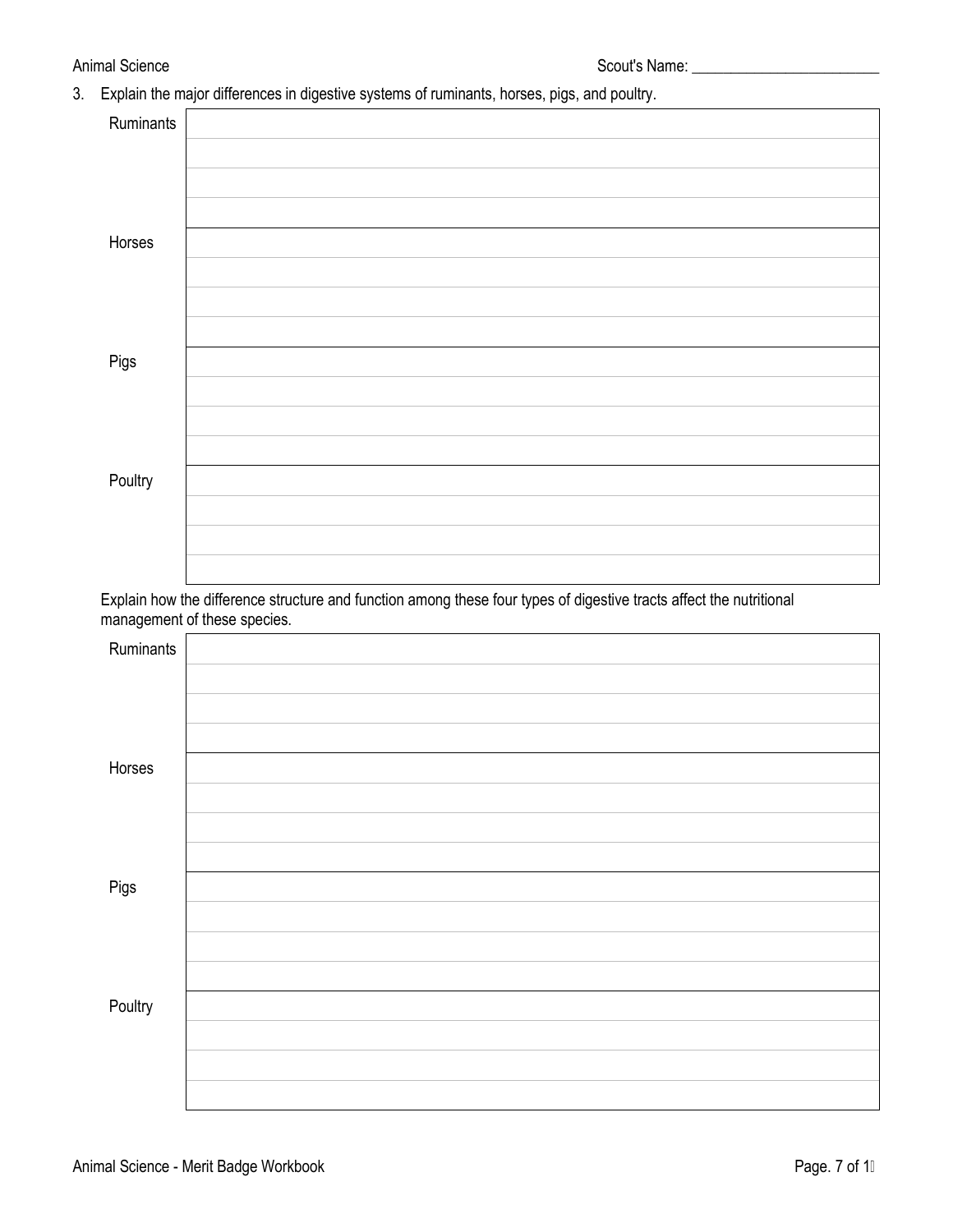4. Select one type of animal -  $\Box$  beef cow,  $\Box$  dairy cow,  $\Box$  horse,  $\Box$  sheep,  $\Box$  goat, or  $\Box$  hog, or a  $\Box$  poultry flock – and tell how you would properly manage it. Include in your discussion nutritional (feeding) concerns, housing, disease prevention, waste control/removal, breeding programs, and biosecurity as appropriate.

|                                    | $\overline{\phantom{a}}$<br>$\sim$ .<br>$\check{\phantom{a}}$<br>$\overline{\phantom{a}}$<br>. .<br>. . |
|------------------------------------|---------------------------------------------------------------------------------------------------------|
| Nutritional (feeding)<br>concerns: |                                                                                                         |
| Housing:                           |                                                                                                         |
| Disease prevention:                |                                                                                                         |
| Waste control/removal:             |                                                                                                         |
|                                    |                                                                                                         |
| Breeding programs                  |                                                                                                         |
| Biosecurity                        |                                                                                                         |
|                                    |                                                                                                         |

5. Explain the importance of setting clear goals for any animal breeding program.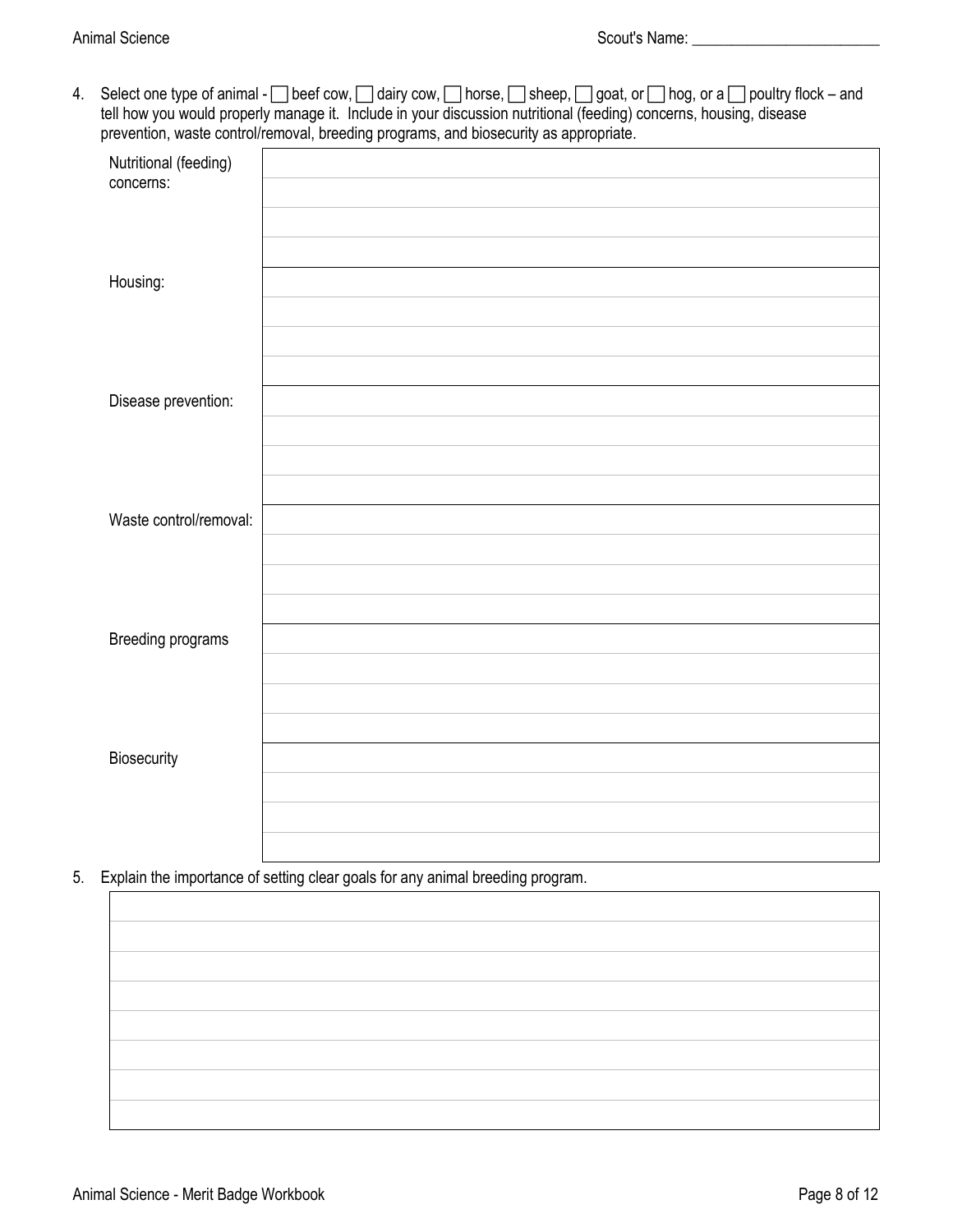Tell how purebred lines of animals are produced.

Explain the practice of crossbreeding and the value of this practice.

Practice:



Value:

- 6. Complete ONE of the following options: (*Use blank pages for any notes or written answers for any of these options)*   $\Box$  BEEF CATTLE OPTION
	- $\Box$  a. Visit a farm or ranch where beef cattle are produced under any of these systems:
		- $\Box$  1. Feeding market cattle for harvest;
		- $\Box$  2. Cow/calf operation, producing feeder cattle for sale to commercial cattle feeders;
		- $\Box$  3. Producing purebred cattle for sale as breeding stock to others. Talk with the operator to learn how the cattle were handled, fed, weighed, and shipped. Describe what you saw and explain what you learned. If you cannot visit a cattle ranch or farm, view a video from a breed association, or research the Internet (with your parent's permission) for information on beef cattle production. Tell about your findings.
	- $\Box$  b. Sketch a plan of a feedlot to include its forage and grain storage facilities, and loading chute for 30 or more fattening steers, or sketch a corral plan with cutting and loading chutes for handling 50 or more beef cows and their calves at one time.
	- □ c. Make a sketch showing the principal wholesale and retail cuts of beef. Tell about the U.S. Department of Agriculture (USDA. dual grading system of beef. Tell the basis of each grade in each system.
	- d. Define the following terms: bull, steer, bullock, cow, heifer, freemartin, heiferette, calf.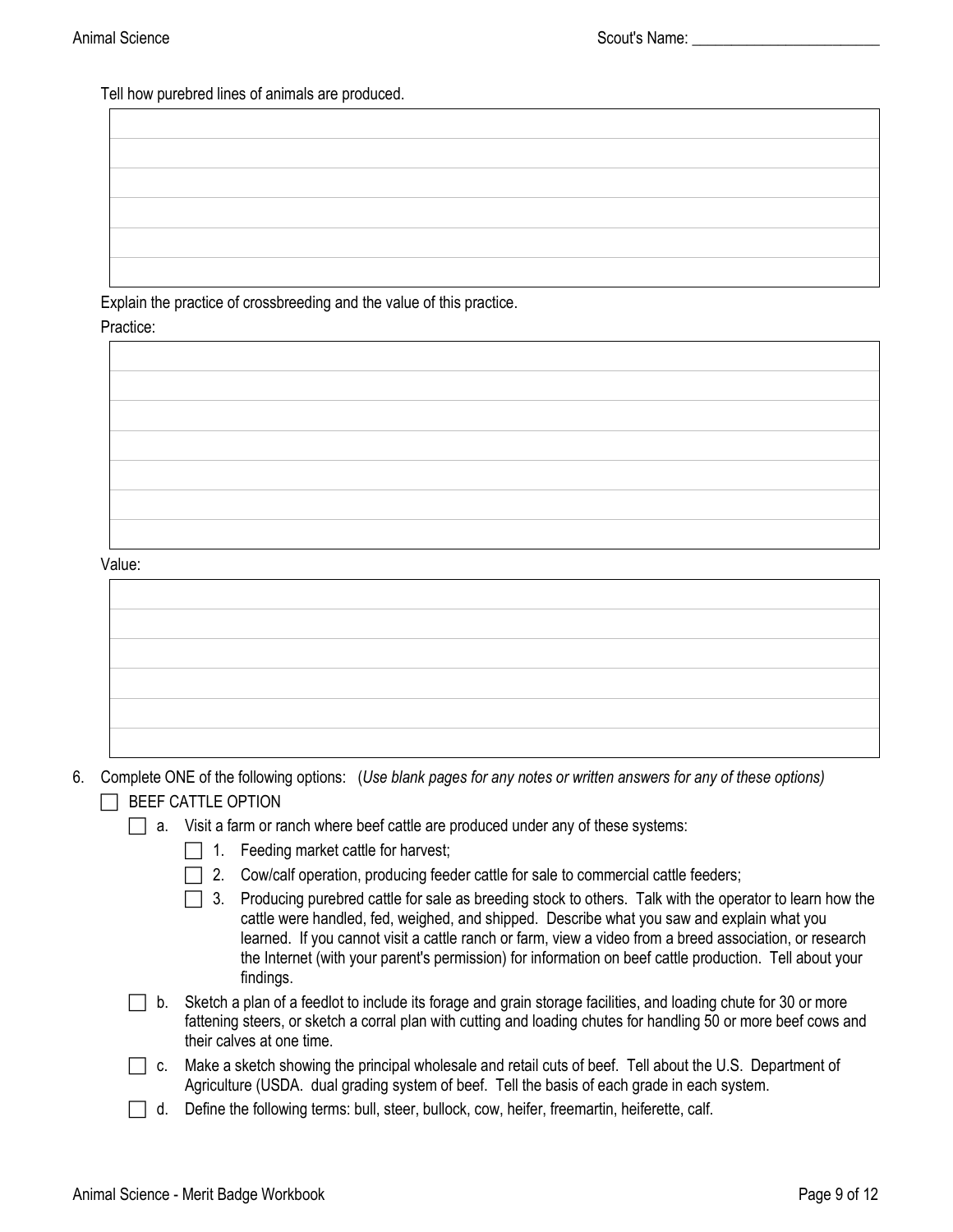|    | <b>DAIRYING OPTION</b>                                                                                                                                                                                                                                                                                                         |
|----|--------------------------------------------------------------------------------------------------------------------------------------------------------------------------------------------------------------------------------------------------------------------------------------------------------------------------------|
| a. | Tell how a cow or a goat converts forage and grain into milk. Explain the differences in feeds typically used for<br>dairy cows versus those fed to beef cows.                                                                                                                                                                 |
| b. | Make a chart showing the ingredients in cows' milk or goat's milk. Chart the amount of each ingredient.                                                                                                                                                                                                                        |
| C. | Explain the requirements for producing grade A milk. Tell how and why milk is pasteurized.                                                                                                                                                                                                                                     |
| d. | Tell about the kinds of equipment used for milking and the sanitation standards that must be met for dairy                                                                                                                                                                                                                     |
|    | farms.                                                                                                                                                                                                                                                                                                                         |
| е. | Define the following terms: bull, cow, steer, heifer, springer, buck, doe, kid.                                                                                                                                                                                                                                                |
| f. | Visit a dairy farm or a milk processing plant. Describe what you saw and explain what you learned. If you<br>cannot visit a dairy farm or processing plant, view a video from a breed or dairy association, or research the<br>Internet (with your parent's permission) for information on dairying. Tell about your findings. |
|    | <b>HORSE OPTION</b>                                                                                                                                                                                                                                                                                                            |
| a. | Make a sketch of a useful saddle horse barn and exercise yard.                                                                                                                                                                                                                                                                 |
| b. | Tell about the history of the horse and the benefits it has brought to people. Using the four breeds of horses<br>you chose in requirement 1, discuss the different special uses of each breed.                                                                                                                                |
| C. | Define the following terms: mare, stallion, gelding, foal, colt, filly; mustang, quarter horse, draft horse, pacer,<br>trotter; pinto, calico, palomino, roan, overo, tobiano.                                                                                                                                                 |
| d. | Visit a horse farm. Describe what you saw and explain what you learned. If you cannot visit a horse farm, view<br>a video from a breed association, or research the Internet (with your parent's permission) for information on<br>horses. Tell about your findings.                                                           |
| е. | Outline the proper feeding of a horse doing light work. Explain why the amount and kind of feed will change<br>according to the kind of horse and the work it does. Describe what colic is, what can cause it, and its<br>symptoms.                                                                                            |
|    | SHEEP OPTION                                                                                                                                                                                                                                                                                                                   |
| a. | Make a sketch of a live lamb. Show the location of the various wholesale and retail cuts.                                                                                                                                                                                                                                      |
| b. | Discuss how wools are sorted and graded.                                                                                                                                                                                                                                                                                       |
| C. | Do ONE of the following:                                                                                                                                                                                                                                                                                                       |
|    | 1. Raise a lamb from weaning to market weight. Keep records of feed intake, weight gains, medication,<br>vaccination, and mortality. Present your records for review by your counselor.                                                                                                                                        |
|    | Visit a farm or ranch where sheep are raised. Describe what you saw and explain what you learned. If<br>2.<br>you cannot visit a sheep farm or ranch, view a video from a breed association, or research the Internet<br>(with your parent's permission) for information on sheep. Tell about your findings.                   |
| d. | Describe some differences between the production of purebred and commercial lambs. Then select two breeds<br>that would be appropriate for the production of crossbred market lambs in your region. Identify which breed the<br>ram should be.                                                                                 |
| е. | Define the following terms: wether, ewe, ram, lamb.                                                                                                                                                                                                                                                                            |
|    | <b>HOG OPTION</b>                                                                                                                                                                                                                                                                                                              |
| a. | Make a sketch showing the principal wholesale and retail cuts of pork. Tell about the recommended USDA<br>grades of pork. Tell the basis for each grade.                                                                                                                                                                       |
| b. | Outline in writing the proper feeding programs used from the breeding of a gilt or sow through the weaning of<br>the litter. Discuss the growth and finishing periods from the breeding of a gilt or sow through the weaning of the<br>litter. Discuss the feeding programs for the growth and finishing periods.              |
| C. | Do ONE of the following:                                                                                                                                                                                                                                                                                                       |
|    | Raise a feeder pig from weaning to market weight. Keep records of feed intake, weight gains,<br>1.<br>medication, vaccination, and mortality. Present your records for review by your counselor.                                                                                                                               |
|    | Visit a farm where hogs are produced, or visit a packing plant handling hogs. Describe what you saw<br>2.<br>and explain what you learned. If you cannot visit a hog production unit or packing plant, view a video                                                                                                            |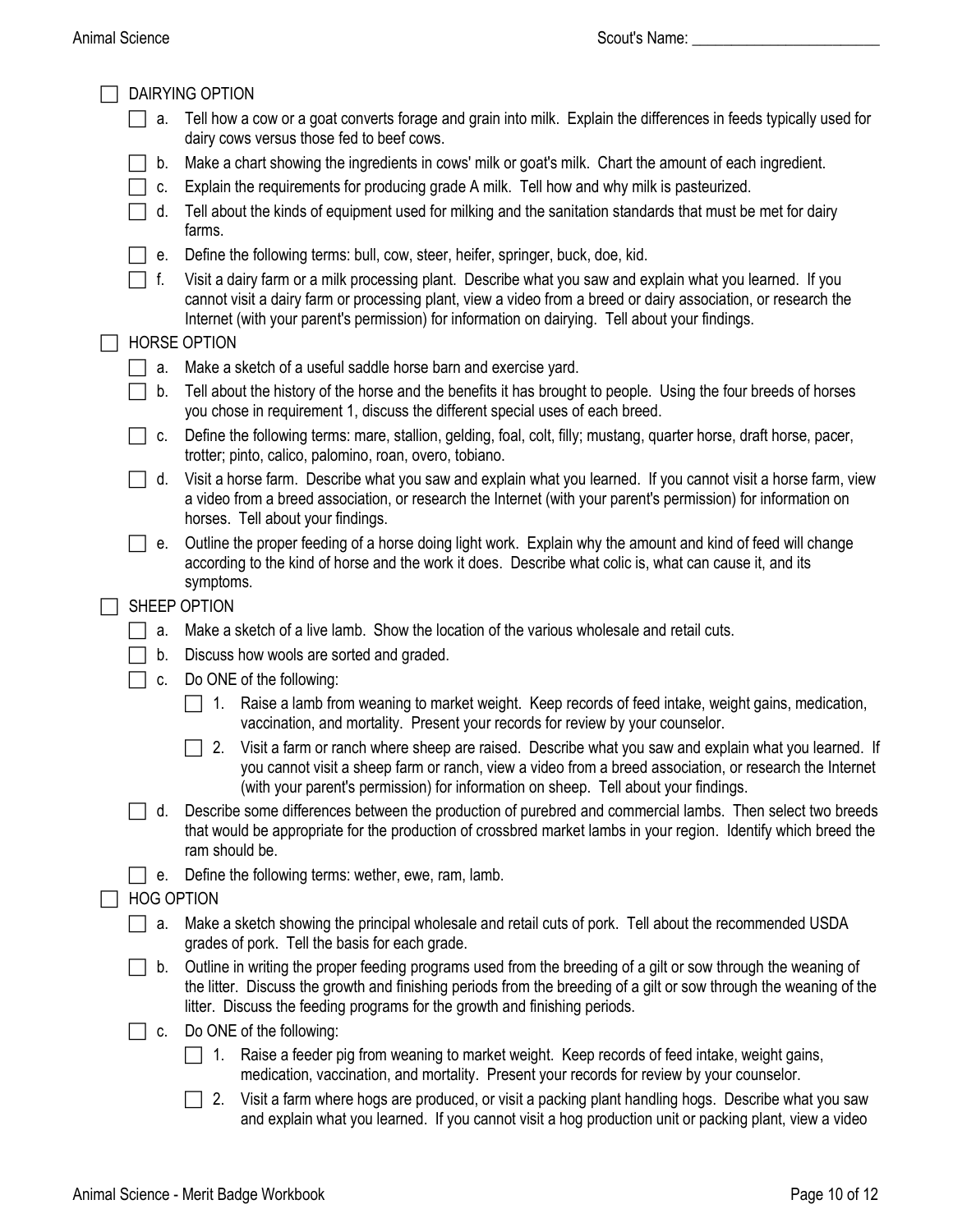from a packer or processor, or research the Internet (with your parent's permission) for information on hogs. Tell about your findings.  $\Box$  d. Define the following terms: gilt, sow, barrow, boar.  $\Box$  AVIAN OPTION  $\Box$  a. Make a sketch of a layer house or broiler house showing nests, roosts, feeders, waterers, and means of ventilation. Explain how insulation, ventilation, temperature controls, automatic lights, and other environmental controls are used to protect birds from heat, cold, and bad weather.  $\Box$  b. Explain why overcrowding is dangerous for poultry flocks.  $\Box$  c. Tell about the grading of eggs. Tell how broilers (fryers) are graded. Describe the classes of chicken meat. □ d. Do ONE of the following: 1. Manage an egg-producing flock for five months. Keep records of feed purchased, eggs sold, medication, vaccination, and mortality. Present your records for review by your counselor. □ 2. Raise 20 chicks from hatching. Keep records of feed intake, weight gains, medication, vaccination, and mortality. Present your records for review by your counselor.  $\Box$  3. Visit a commercial avian production facility. Describe what you saw and explain what you learned. If you cannot visit a commercial facility, view a video from a poultry association, or research the Internet (with your parent's permission) for information on poultry production. Tell about your findings.  $\Box$  e. Define the following terms: chick, pullet, hen, rooster, cockerel, cock, capon; tom, poult.

7. Find out about three career opportunities in animal science.

| c<br><u>.</u> |  |
|---------------|--|
| ◠<br>J.       |  |

Pick one and explain how to prepare for such a career.

Discuss with your counselor what education and training are required, and explain why this profession might interest you.

#### **Education**